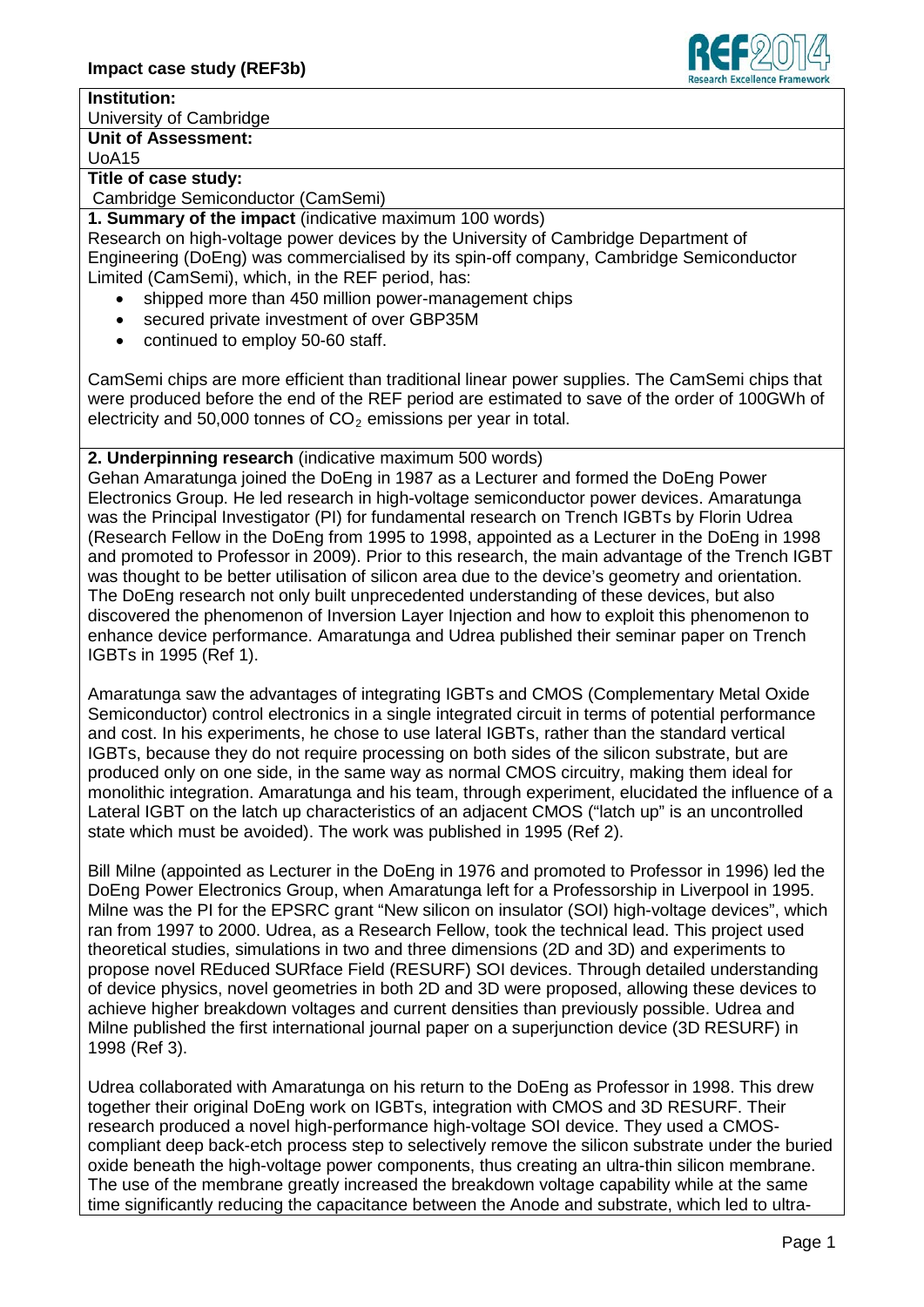

fast switching performance. This was the first time that process steps normally associated with MEMS had been used to enhance the performance of an active electronic device. This technology was capable of delivering more than five times higher current density (50A/cm<sup>2</sup> for a 650V-rated device operating at 500kHz) of state-of-the-art power IC technologies (SOI or Junction Isolation). Amaratunga and Udrea founded CamSemi in 2000 to commercialise their research. CamSemi applied for patents in 2000 with Udrea and Amaratunga as inventors. CamSemi sanctioned academic publication of the concept when the patents were granted in 2004 (Ref 4).

Udrea continued research as PI for two grants: an EPSRC ROPA grant which aimed to take forward Udrea's research on 3D semiconductor devices using SOI technology (2000-2002) fabricating proof-of-concept devices; and the EC ROBUSPIC project which sought to research smart power integrated circuits using not only SOI but also, the more conventional, Lateral IGBT (LIGBT) on bulk silicon (2003-2007). CamSemi was a partner on the EC project and sponsor for a series of other projects in the DoEng led by Udrea as PI from 2000-2013. CamSemi needed research to achieve high performance from less expensive manufacturing processes than originally proposed. Udrea's team used their research findings above on IGBT device physics, the effect of LIGBTs on CMOS latch up characteristics, RESURF physics and simulations to develop novel, fast-switching Lateral IGBT on bulk Si suitable for integration with CMOS control blocks. The team made four breakthroughs that were patented from 2009 to 2011 and published in 2013 (Ref 5):

- the creation of a floating n+ region in front of the Anode in a Lateral IGBT to make the device operate up to 10 times faster
- optimisation for latch up protection based on use of alternate p+ and n+ regions at the Cathode of the LIGBT
- use of backside p+ implant to prevent onset of a parasitic Schottky thyristor
- use of lowly doped p+ layer for the Anode of the LIGBT.

# **3. References to the research** (indicative maximum of six references)

- 1. F. Udrea and G.A.J. Amaratunga (1995), Theoretical and Numerical Comparison between DMOS and Trench Technologies for Insulated Gate Bipolar Transistors (IGBTs), IEEE Transactions on Electron Devices, Vol 42, No 7, pp1356-1366. ISSN 0018-9383. DOI:10.1109/16.391221
- 2. A.Q. Huang and G.A.J. Amaratunga (1995), The Influence of an LIGBT on CMOS Latch Up in Power Integrated Circuit, IEEE Transactions on Electron Devices, Vol 42, No 10, pp1873- 1874. DOI: 10.1109/16.464404
- 3. \*F. Udrea, A. Popescu and W.I. Milne, (1998) "The 3D RESURF Double-gate MOSFET: A Revolutionary Power Device Concept", IEE Electronics Letters, Vol 34, No 8, pp808-809. DOI:10.1049/el:19980504
- 4. \*F. Udrea, T. Trajkovic and G.A.J. Amaratunga (2004), Membrane High Voltage Devices A Milestone Concept in Power ICs, Electron Devices Meeting, 2004, IEDM Technical Digest, IEEE International, pp451-454. DOI: 10.1109/IEDM.2004.1419185
- 5. \*T. Trajkovic, V. Pathirana, N. Udugampola, G. Camuso, F. Udrea, and G. Amaratunga, "800V LIGBT in Bulk Si for Low Power Compact SMPS Applications," in ISPSD, Japan, 2013, pp. 401-404
- \* Papers that best represent the quality of the underpinning research.

Amaratunga was elected a Fellow of the Royal Academy of Engineering in 2004. In 2007, he was awarded the Royal Academy of Engineering Silver Medal which recognises an outstanding and demonstrated personal contribution to British engineering, specifically for "his pioneering development of special silicon chips with built-in high voltage power-switching devices". Udrea was awarded an EPSRC Advanced Research Fellowship 1998-2003 and promoted to Professor in 2009.

**4. Details of the impact** (indicative maximum 750 words) Amaratunga and Udrea founded CamSemi in 2000 to commercialise their research on highvoltage power devices. The University of Cambridge assigned the DoEng intellectual property (IP)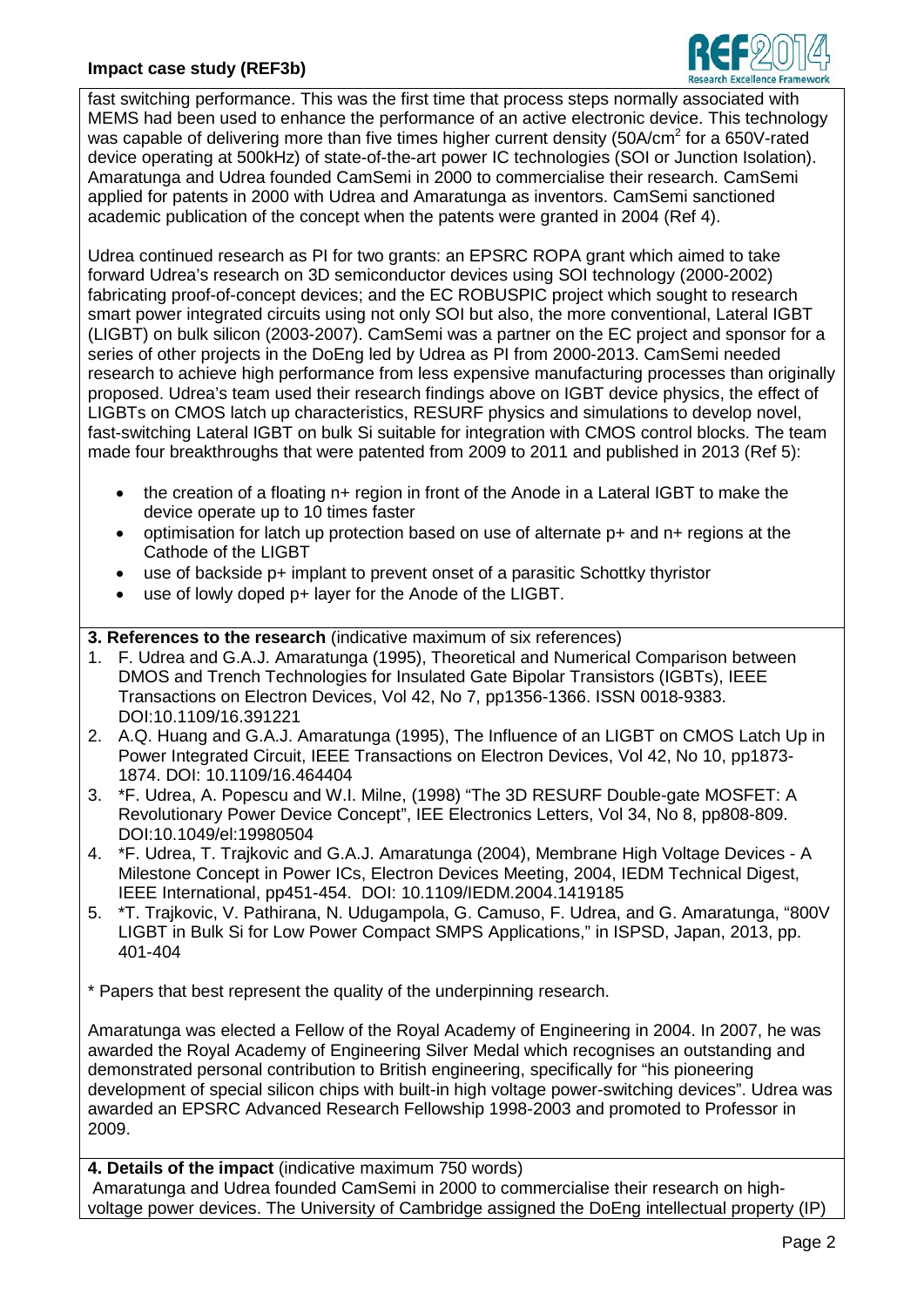

to CamSemi, provided GBP250k in seed funding from the University's Challenge Fund and took shares in the company. CamSemi has since attracted investment of over GBP35M in several rounds of funding. (Ref 6)

In 2004, CamSemi appointed David Baillie as the CEO. Baillie invested CamSemi funds in a strategic programme to develop dedicated controllers for AC to DC power supplies. The controllers provided distinctive capability and had an immediate impact in the market. CamSemi's total annual sales have risen from GBP1M to just under GBP10M from 2008 to 2012. (Ref 6)

The controllers are manufactured and packaged by subcontractors and sold to customers. This "fabless" business model meant that CamSemi was able to grow its sales faster than its growth in staff numbers or physical assets. The employee headcount rose quickly in CamSemi's first seven years to establish the business and, in 2013, is around 60 people. The majority of CamSemi's staff are based in the UK, but there are offices in Taiwan, China, Hong Kong and Korea. (Ref 6)

[Text removed for publication]

Between 1 January 2007 and June 2013, nearly 500 million power control chips have been shipped by CamSemi to their ODM customers. 500,000 power supplies are now manufactured every day with CamSemi chips with about 175,000 of these employing the high voltage technology referred to here (Ref 6). [Text removed for publication]

CamSemi products are attractive to manufacturers of electrical goods (e.g. mobile phones and laptop computers that require chargers), because they are lightweight, low cost and reduce power consumption both in active use and in standby mode. CamSemi chips enable system solutions, which make chargers up to ten times lighter than traditional units with obvious benefits to end users, who often need to carry chargers when travelling. The saving in weight relates to the dramatic reduction in the size of inductive components and in the number of additional discrete components. Given the high price of copper and other metals, this reduces costs greatly too. In active use, adapters built with CamSemi's initial products are typically over 85% efficient compared with linear power supplies which can achieve only 50-60% efficiency (Ref 6). In standby mode, CamSemi products consume almost no power, which addresses a problem highlighted in a report by Intertek for DEFRA, DECC and the Carbon Trust – UK homes typically waste 47-81W of electrical power as a result of devices being left on standby, which equates to 9-16% of domestic electricity consumption (Ref 7).

Reductions in  $CO<sub>2</sub>$  emissions through the use of CamSemi technology provide broader environmental benefits. CamSemi has sold nearly 500 million chips between 2007 and 2013 (Ref 6). Savings of the order of 100GWh of electricity and 50,000 tonnes of  $CO<sub>2</sub>$  emissions per year can be estimated given the following assumptions: 5% of units sold are in use at any one time, each unit saves 0.5W of electrical power versus a traditional linear power supply whether on standby or active, and 0.45kg of  $CO<sub>2</sub>$  is released per kWh of electricity (UK energy mix).

In 2012, Udrea was awarded the Royal Academy of Engineering Silver Medal, which is an award given to British engineers who "have achieved significant commercial success in their fields and are recognised for advancing the cause of engineering in this country". The Royal Academy cited Udrea's role as founder of CamSemi. (Ref 8)

The Company itself won the following awards:

- "Start-up of the Year 2008" in the National Microelectronics Institute (NMI) annual awards (Ref 9)
- Finalist in the 2008 EDN 18th Annual Innovation Awards (Ref 10)
- Carbon Trust Innovation Award (buildings category) in 2009 (Ref 11)
- Listed in Global Cleantech 100 in 2009 (Ref 12)
- "University Spin-out of the Year" in Rosenblatt New Energy Awards 2009 (Ref 13)
- International Trade Prize in the Business Weekly East of England 2011 Business Awards (Ref 14)
- 29<sup>th</sup> place in the 2012 Sunday Times Hiscox Tech Track 100 listing of the UK's fastest-growing